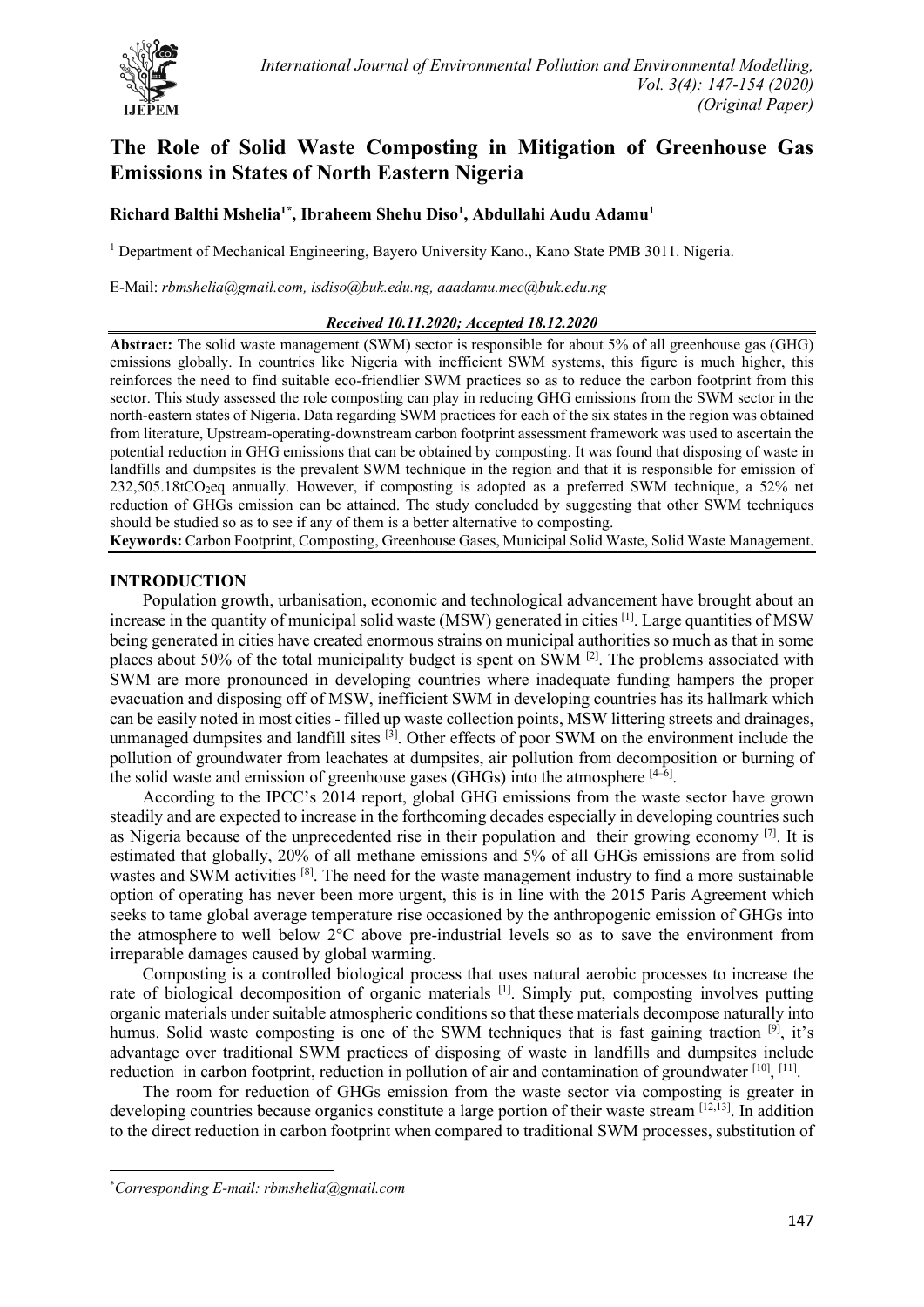chemical fertilizers with compost decreases the net carbon footprint of composting as a SWM technique by enhancing the soil capability to work as a carbon sink, avoiding energy consumption during the production of chemical fertilisers and the emission of nitrous oxides associated with the application of chemical fertilisers. Other benefits of composting include savings for farmers since compost are cheaper than chemical fertilizers  $[12]$ , conservation of soil properties  $[14]$  and reduction in groundwater contamination from use of inorganic fertilizers [15,16].

Crop cultivation is the dominant profession of people in the northeastern states of Nigeria [17,18], this coupled with the waste stream from the region containing relatively high amounts of organics makes a perfect combination for researching the role composting can play in the reduction of emission from the solid waste sector. Results obtained from this research can serve as a compass for policy formulation and implementation geared at reducing the GHGs emission from the solid waste sector in this region and the nation at large, hence the need for this research.

## **MATERIALS AND METHODS**

#### *Study Area and Data Sources*

This study considered the six states that form the northeast geopolitical region of Nigeria, these states are Adamawa, Bauchi, Borno, Gombe, Taraba and Yobe. The region lies within longitude 9.9992 and 13.1520 and latitude 11.8846 and 7.9867<sup>[19–21]</sup>. As at 2016, the region had an estimated population of 26,263,865 [22]. Extensive review of literature was undertaken to determine the properties of waste generated and the SWM technique being practiced in each state. It was gathered that SWM in the region involves disposal by residents at designated collection points, evacuation by municipal authorities to designated dumpsites and unsanitary landfills. At the dumpsites, occasional open burning is practiced whenever the site is becoming filled up  $[23]$ . It should be noted that the data collected were for the MSW generated and disposed of at the state capitals alone. To achieve harmony, MSW data for the same year – year 2017 for each of the six states was used for this study.

The quantity and composition of MSW disposed of at dumpsites and landfills in each of the states being as obtained from literature are presented in Table 1<sup>[3,24–28]</sup> and Table 2<sup>[3,29–31]</sup>.

| <b>State</b> | <b>MSW</b> at Dumpsites (Tonnes) |
|--------------|----------------------------------|
| Adamawa      | 49,447                           |
| Bauchi       | 71,700                           |
| Borno        | 61,317                           |
| Gombe        | 135,871                          |
| Taraba       | 19,750                           |
| Yobe         | 12,736                           |
| <b>Total</b> | 350,821                          |

**Table 1**. Annual Quantities of MSW Disposed of in The Six States

**Table 2**. Average Weight Composition of MSW in The Six States

| ▱<br>$\circ$<br>Category | Adamawa | Bauchi | <b>Borno</b> | Gombe | <b>Taraba</b> | Yobe |
|--------------------------|---------|--------|--------------|-------|---------------|------|
| Food                     | 6.0     | 5.4    | 6.2          | 9.0   | 5.0           | 6.0  |
| Garden Waste             | 6.0     | 18.8   | 18.8         | 13.9  | 29.0          | 27.7 |
| Plastics                 | 24.0    | 25.0   | 32.6         | 11.4  | 15.0          | 38.2 |
| Paper                    | 18.0    | 15.0   | 6.7          | 8.2   | 0.0           | 3.6  |
| Textiles                 | 3.0     | 1.0    | 0.0          | 9.8   | 3.0           | 0.0  |
| Leather/Rubber           | 32.0    | 0.0    | 0.0          | 8.3   | 35.0          | 16.6 |
| Glass                    | 3.0     | 4.9    | 5.6          | 8.9   | 1.0           | 4.2  |
| Metal                    | 3.0     | 7.8    | 2.9          | 8.3   | 10.0          | 3.6  |
| <b>Inert Materials</b>   | 5.0     | 22.3   | 27.3         | 22.3  | 2.0           | 0.0  |

## *Data Analysis*

A framework for accounting and reporting GHG emissions associated with SWM called the upstream-operating-downstream (UOD) was adopted for this study [32]. UOD captures the upstream (indirect emissions) emanating from fuel, materials extractions and transportation; direction emission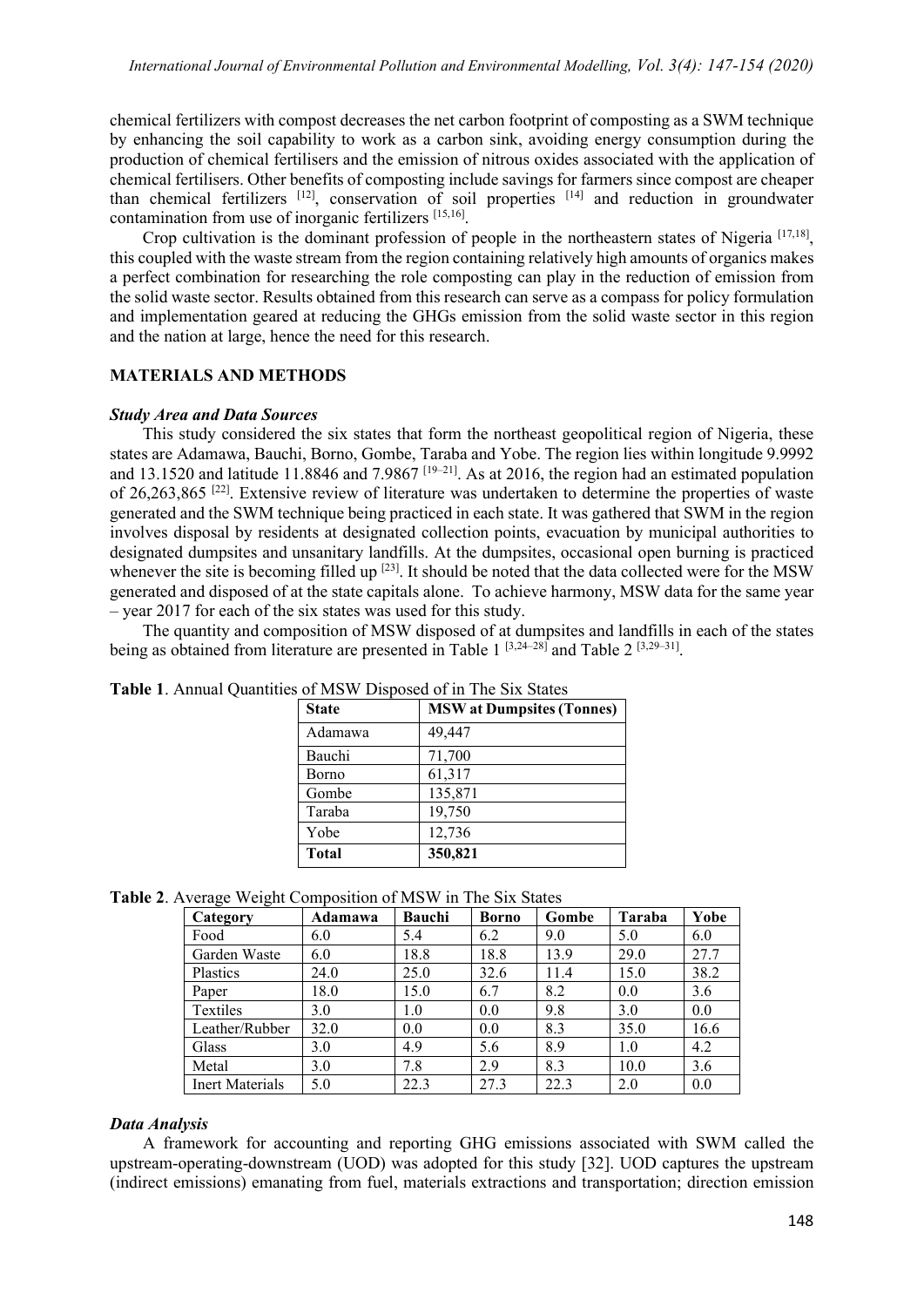from SWM operations and downstream emissions (indirect emissions) from energy substitution, material substitution, carbon binding, fly ash transportation and decommissioning activities. However, for this study GHG emission from upstream activities were not considered since no record for them could be obtained, precedence for this was set by two other researches [33,34].

Two scenarios were simulated for the study in order to compare and ascertain the role composting can play in the reduction of GHGs emission from SWM. These scenarios are:

- 1. Business as usual (BAU) disposing of unsegregated MSW in dumpsites.
- 2. Composting of source segregated MSW biowaste to produce organic fertiliser which is used as substitute for chemical fertilizer and then disposing of the remaining mixed MSW into existing dumpsites and landfills.

The conceptual framework for the UOD model used for this research is shown in Figure 1.



**Figure 1.** Conceptual Framework for UOD Model

For the BAU scenario where unsorted MSW is disposed of at dumpsites and landfills, the direct emission from such process is estimated using the first order decay kinetics model for estimation of methane generation as postulated by IPCC [35].

 $CH_4$  Emissions =  $MSW_X \times L_0 \times (1 - f_{rec}) \times (1 - OX)$  (Equation 1) Where:

 $MSW<sub>X</sub>$  = Mass of solid waste sent to landfill in inventory year (metric tonnes)  $L_0$  = Methane generation potential (m<sup>3</sup>/tonne)  $f_{\text{rec}}$  = Fraction of methane recovered at the landfill (flared or energy recovery)  $OX = Ox$  dation factor (0.1 for managed sites, 0 for unmanaged sites)  $L_o = MCF \times DOC \times DOC_F \times F \times \frac{16}{12}$ (Equation 2) Where,  $MCF = 0.6$  for dumpsites and unmanaged landfills DOC = Fraction of Degradable organic carbon (tonnes C/tonnes waste)  $DOC<sub>F</sub>$  = Fraction of DOC that ultimately degrades (0.6).  $F =$  Fraction of methane in landfill gas  $(0.5)$  $\frac{6}{12}$  = Stoichiometric ratio between methane and carbon 12  $DOC = (0.15 \times A) + (0.2 \times B) + (0.4 \times C) + (0.43 \times D) + (0.24 \times E)$  (Equation 3)  $A =$  Fraction of solid waste that is food  $B =$  Fraction of solid waste that is garden waste and other plant debris  $C =$  Fraction of solid waste that is paper  $D$  = Fraction of solid waste that is wood  $E =$  Fraction of solid waste that is textiles

Global warming Factor of  $CH_4 = 28$  [36]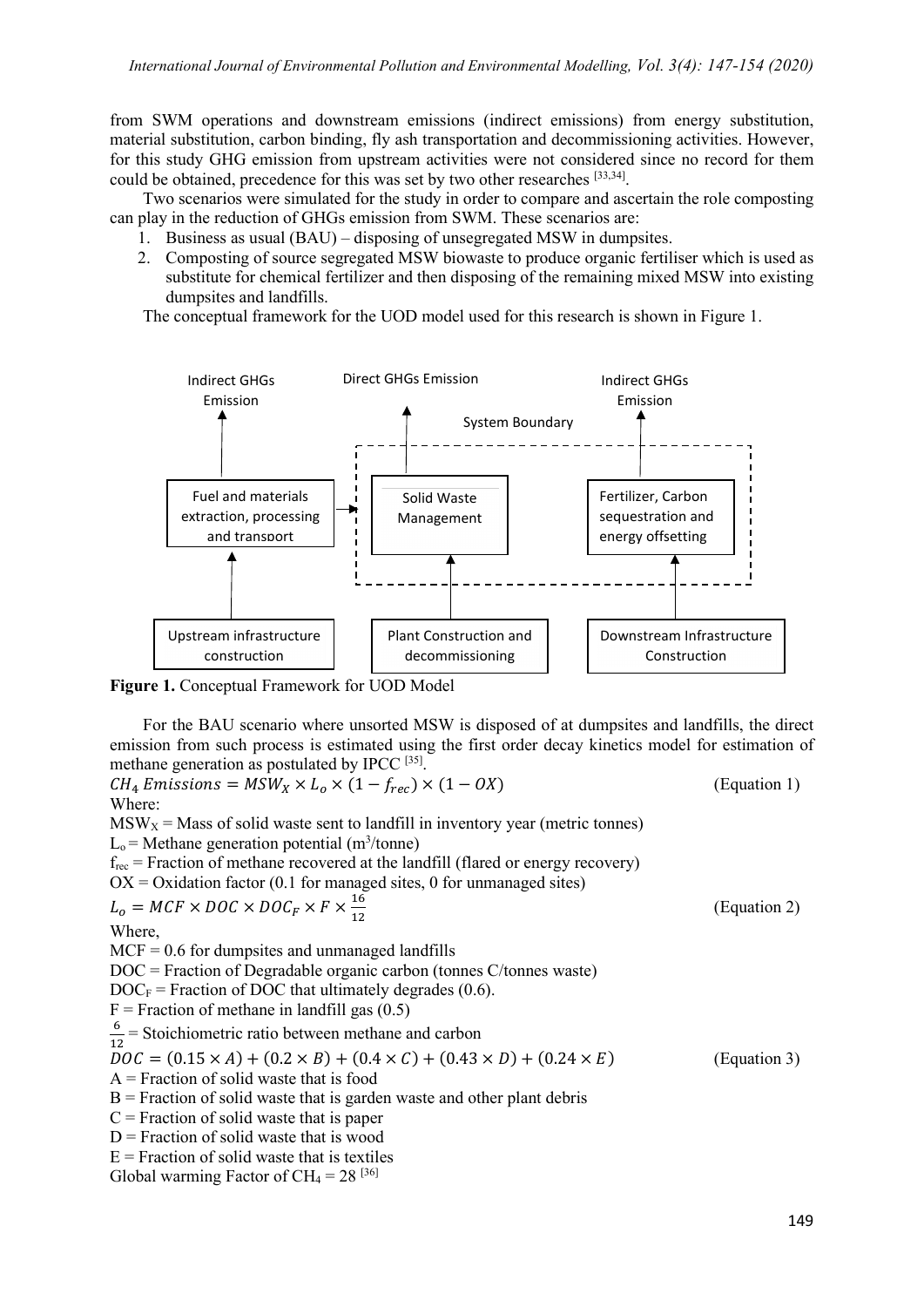For the second scenario, it is assumed that open windrow composting is used and that the organic waste is mixed manually. It is also assumed that only food waste and garden waste were composted [37]. Fugitive GHG emission from windrow composting obtained from literature and used in the analysis is  $0.177$ tCO<sub>2</sub>eq/tonne of organic waste <sup>[37]</sup>, downstream emission (sequestration) from the use of humus in place of chemical fertilizers was obtained from literature:  $-0.059tCO$ <sub>2</sub>eq/tonne of input <sup>[34]</sup>. Also, it is assumed that by the time the organic waste has fully transitioned into humus, there is a 30% reduction in its mass [38].

## **RESULTS AND DISCUSSIONS**

## *Scenario 1*

It was found that in the inventory year, a total of 350,821 tonnes of MSW was collected and disposed of in dumpsites and unsanitary landfills in the region. The collective emission from this SWM practice was found to be  $232{,}505.18$ tCO<sub>2</sub>eq. Gombe was found to be the state with the highest emission from the current SWM practice of open dumping/landfilling. Bauchi, Adamawa, Borno, Yobe and Taraba trailed it in descending order. Looking at the carbon footprints from SWM in these states from another perspective, a different picture emerges. If the emission is considered on basis of each tonne of MSW disposed of, Gombe's MSW appears not to be the one with the highest carbon footprint in the region, Yobe's is. However, since absolute emission is considered as a better parameter for judging emissions rather than carbon intensity (emission/unit mass)<sup>[39]</sup>, it therefore means Gombe is the heaviest polluter in the region. Table 3 juxtaposes the net GHG emission from the current SWM practice in each of the states in the region with the corresponding emission per tonne of MSW disposed.

| <b>State</b> | <b>Emission (tCO2eq)</b> | Emission/Tonne of MSW (tCO2eq/t) |
|--------------|--------------------------|----------------------------------|
| Adamawa      | 31,965.64                | 0.6465                           |
| Bauchi       | 52,085.17                | 0.7264                           |
| <b>Borno</b> | 30,368.10                | 0.4953                           |
| Gombe        | 89,096.82                | 0.6557                           |
| Taraba       | 9,648.74                 | 0.4885                           |
| Yobe         | 19,340.71                | 1.5186                           |

**Table 3.** Emissions Quantities and Emissions per Tonne of MSW Disposed for Scenario 1

## *Scenario 2*

For scenario 2 where putrescible from source segregated MSW is composted, the compost used in place of chemical fertilizer and the remaining part of the MSW is disposed of in existing dumpsites and landfills, it was found that for the entire region, fugitive emission from the composting process yields  $14,290.23$ t $CO<sub>2</sub>$ eq, while emission from landfilling of the remaining unsorted waste was  $103,669.55$ t $CO<sub>2</sub>$ eq. For the downstream emission, it was estimated that when the humus from the composting process is used as fertilizer in place of chemical fertilizers,  $3,334.39$ tCO<sub>2</sub>eq will be sequestered in the entire region.

This means that for the six states in the region, adoption of composting as a replacement for the existing SWM process will lead to a net GHG emission of  $114,625.40$ tCO<sub>2</sub>eq. This is a reduction of  $52\%$  (120,424.78tCO<sub>2</sub>eq) from the emission obtainable from the current SWM process. Table 4 shows the carbon footprint for each of the processes in Scenario 2 for all the six states in the region, while Table 5 shows the potential reduction in GHG emissions that can be attained by replacing open dumping with composting in the region.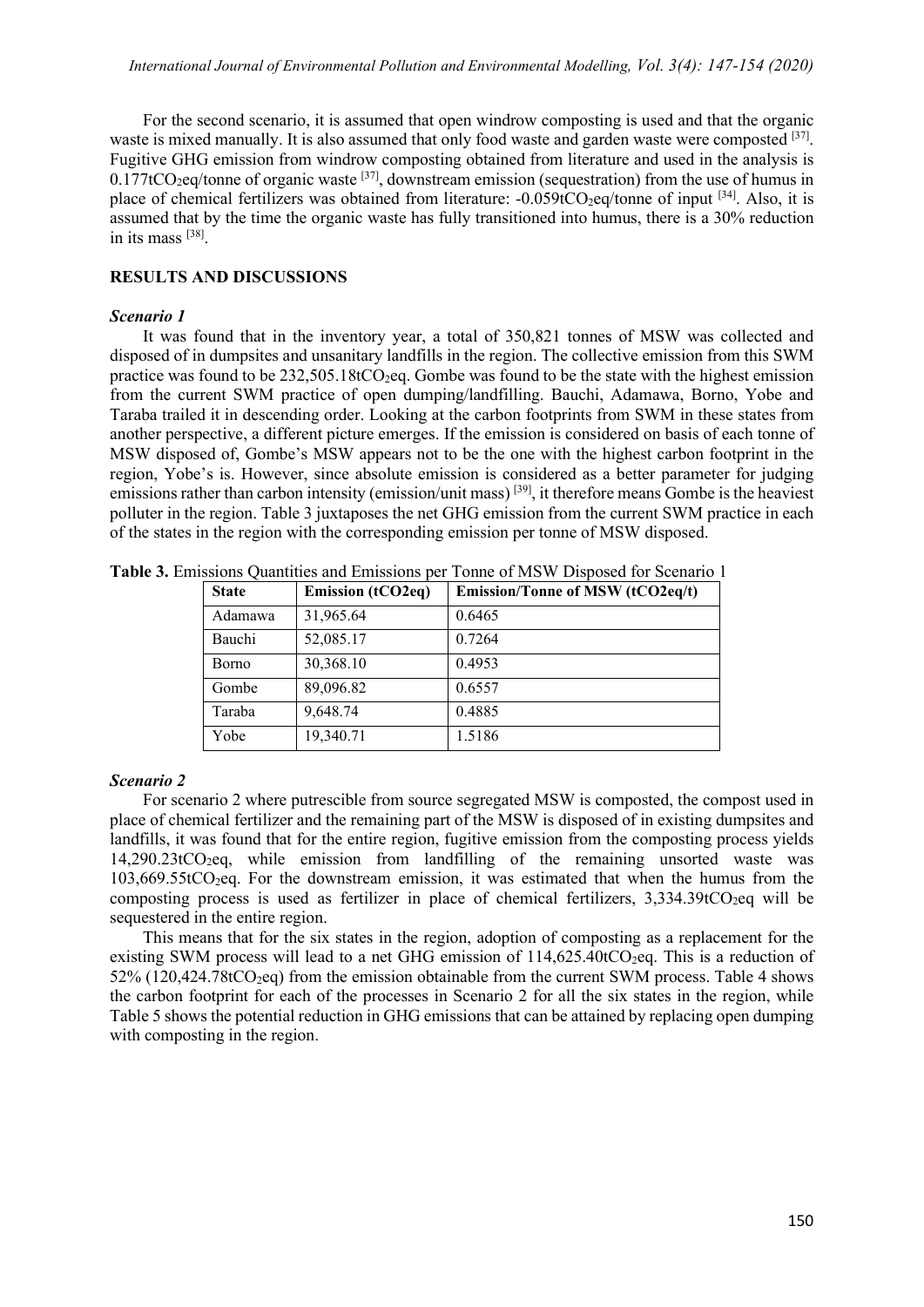| <b>State</b> | Composting  | Landfilling | <b>Downstream Emission</b> | <b>Net Emission</b> |
|--------------|-------------|-------------|----------------------------|---------------------|
|              | $(tCO_2eq)$ | $(tCO_2eq)$ | $(tCO_2eq)$                | $(tCO_2eq)$         |
| Adamawa      | 1,050.25    | 23,158.85   | $-245.06$                  | 3,964.05            |
| Bauchi       | 3,071.20    | 22,789.89   | $-716.61$                  | 25,144.47           |
| <b>Borno</b> | 2,713.28    | 8,282.21    | $-633.10$                  | 10,362.39           |
| Gombe        | 5,507.26    | 39,647.25   | $-1285.03$                 | 43,869.48           |
| Taraba       | 1,188.56    | 630.69      | $-277.33$                  | 1,541.91            |
| Yobe         | 759.69      | 9,160.67    | $-177.26$                  | 9,743.09            |
| <b>Total</b> | 14,290.23   | 103,669.55  | $-3,334.39$                | 114,625.40          |

**Table 4.** GHG Emissions from Scenario 2

## **Table 5**. Emission Reduction Potentials

| <b>State</b> | Potential Reduction (tCO <sub>2</sub> eq) | <b>Potential Reduction (%)</b> |
|--------------|-------------------------------------------|--------------------------------|
| Adamawa      | 8,002                                     | 25%                            |
| Bauchi       | 26,941                                    | 52%                            |
| <b>Borno</b> | 20,006                                    | 66%                            |
| Gombe        | 45,227                                    | 51%                            |
| Taraba       | 8,107                                     | 84%                            |
| Yobe         | 9,598                                     | 50%                            |
| <b>Total</b> | 117,879.78                                | 52%                            |

For this scenario, Gombe again has the highest carbon footprint, with Bauchi, Adamawa, Borno, Yobe and Taraba trailing it in descending order as it was with the BAU scenario. Yet again, looking at the carbon footprint for the individual states from the perspective of emission per tonnage, a different picture surfaces. As it can be seen in Table 6, Yobe has the highest carbon footprint per tonne of MSW disposed of. Adamawa, Bauchi, Gombe, Borno and Taraba states follow in descending order. Gombe has persistently topped the list as the state with the highest SWM carbon footprint despite having a population about half of Bauchi and 25% lower than Adamawa. It can be speculated that this is because the parameter used for this analysis is the amount of MSW disposed of at dumpsites and not the amount of MSW generated, and because Gombe has a better MSW collection efficiency therefore more MSW is disposed of at its dumpsite.

| <b>State</b> | <b>Emission</b><br>(tCO <sub>2</sub> eq) | <b>Emission/Tonne of MSW</b><br>$(tCO_2eq/t)$ |
|--------------|------------------------------------------|-----------------------------------------------|
| Adamawa      | 23,964.05                                | 0.4846                                        |
| Bauchi       | 25,144.47                                | 0.3507                                        |
| Borno        | 10,362.39                                | 0.1690                                        |
| Gombe        | 43,869.48                                | 0.3229                                        |
| Taraba       | 1,541.91                                 | 0.0781                                        |
| Yobe         | 9,743.09                                 | 0.7650                                        |

**Table 6**. GHG Emissions and GHG Emissions per Tonne of MSW Disposed for Scenario 2

Comparing the results from this study to similar research done in other is a way to grade the potential GHG emissions reduction that can be attained by composting. A study carried out in Jordan found out that by composting the organic component of source segregated MSW, using the compost obtained instead of chemical fertilisers and disposing of the rest in existing landfills, a net reduction of approximately 70% (2.65 million tCO<sub>2</sub>eq/yr) in GHG emissions from the SWM sector of the country can sector can be attained [40]. In another study, it was found that waste composting produces about 82% less GHG emissions than untreated waste disposed of in landfills [41]. In Nigeria, lifecycle inventory approach was used to evaluate the role composting can play in reduction of emission from the SWM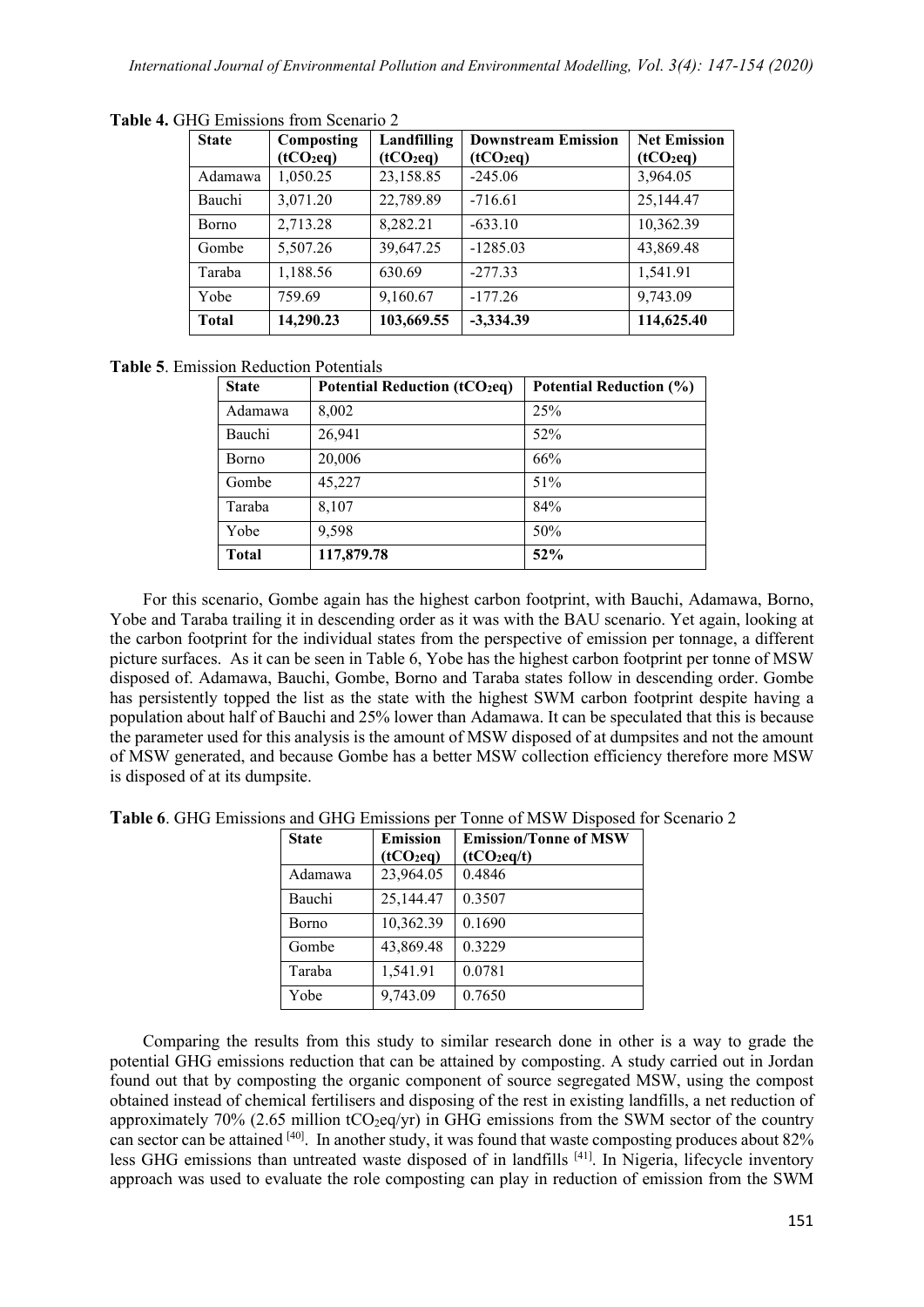sector in the six south-western states of the country <sup>[12]</sup>. The researchers found that in the entire region, a net reduction of  $2,523,654tCO$  eq/yr could be attained by adopting composting. Comparing the results of these studies to that of this research, it can be seen that the potential for reduction of carbon footprint from SWM in northeast Nigeria is a bit lower than those from all the other studies, that notwithstanding, it is a step in the right direction.

## **CONCLUSION**

An evaluation of the role of composting in the reduction of the carbon footprints of the SWM sector in the northeast states of Nigeria was conducted. It was found that the current SWM practice of disposing of unsorted waste in dumpsites and landfills was responsible for the emission of  $232,505.18$ t $CO_2$ eq. However, if composting of the organic component of the MSW is adopted, a potential net reduction in GHG emissions of 52% can be attained. This is in addition to other fringe benefits associated with composting - reduction in both air and ground water pollution and restoration of soil nutrients [10,42].

Given that composting offers a 52% potential reduction in GHGs emission, this makes it clearly a better alternative to the existing SWM practice in the region. In addition to the environmental benefits, composting has potential economic benefits such as making available cheaper fertilizer for farmers and the acquisition of foreign exchange from carbon trading.

One of the first steps by which transition to an environmentally friendlier SWM process can be achieved in the north eastern states of Nigeria and the country as a whole is by creating awareness about the need for segregation of MSW from source, this can be further encouraged by incentivising it as is done in some countries where residents whose waste are segregated pay lower sanitation dues.

Since this study has observed that a reduction in SWM carbon footprint of 52% is attainable via composting, it is recommended that other SWM techniques be studied so as to see which is the most suitable for the region in terms of its carbon footprint and economic implications.

### **REFERENCES**

- [1]Harir, A.I., Kasim, R., Ishiyaku, B., Exploring the resource recovery potentials of municipal solid waste: A review of solid wastes composting in developing countries. *International Journal of Scientific and Research Publications,* 5(4), 2250–3153, 2015.
- [2]Breukelman, H., Krikke, H., Löhr, A., Failing services on urban waste management in developing countries: a review on symptoms, diagnoses, and interventions. *Sustainability*, 11(24) 6977, 2019.
- [3]Onuigbo, M.C., Waste to Energy, Key to Solving Nigeria's Epileptic Power Supply: A Case Study of Gombe Metropolis, Nigeria, *The Revitalization of Nigerian Industrial Sector for Rural Infrastructural Development: The Role of Mechanical Engineers*, Kano, Nigeria, 2018.
- [4]Kalantarifard, A., Yang, G.S., Energy potential from municipal solid waste in Tanjung Langsat landfill, Johor, Malaysia, *International Journal of Engineering Science and Technology*, 3(12), 8560–8568, 2011.
- [5]Hwang, K.L., Choi, S.M., Kim, M.K., Heo, J.B., Zoh, K.D., Emission of greenhouse gases from waste incineration in Korea, *Journal of Environmental Management*, 196, 710–718, 2017.
- [6]Chen, Y. C., Lo, S.L., Evaluation of greenhouse gas emissions for several municipal solid waste management strategies, *Journal of Cleaner Production*, 113, 606–612, 2016.
- [7]IPCC, *Climate Change 2014 Mitigation of Climate Change Working Group III Contribution to the Fifth Assessment Report of the Intergovernmental Panel on Climate Change*. 2014.
- [8]Maria, C., Góis, J., Leitão, A., Challenges and perspectives of greenhouse gases emissions from municipal solid waste management in Angola, *Energy Reports*, 10(1), 22–25, 2019.
- [9]Yedla, S., Park, H.S., Co-benefit as an approach to align climate change concerns with national development objectives: solid waste management, *Journal of Material Cycles and Waste Management*, 11(2), 123–129, 2009.
- [10] Downmore, M., Shepherd, M., Andrew, M., Nhemachena, B., Jambwa, D., Municipality solid waste management challenges of Chinhoyi town in Zimbabwe: opportunities of waste reduction and recycling, *Journal of Sustainable Development in Africa,* 13(2), 168–180, 2011.
- [11] Khatib, I. A., Municipal solid waste management in developing countries: Future challenges and possible opportunities, *Integrated waste management*, 2, 35–48, 2011.
- [12] Olukanni, D.O., Aremu, D.O., Provisional Evaluation of Composting as priority option for sustainable waste management in South-West Nigeria, *Journal of Pollution*, 3(3), 417–428, 2017.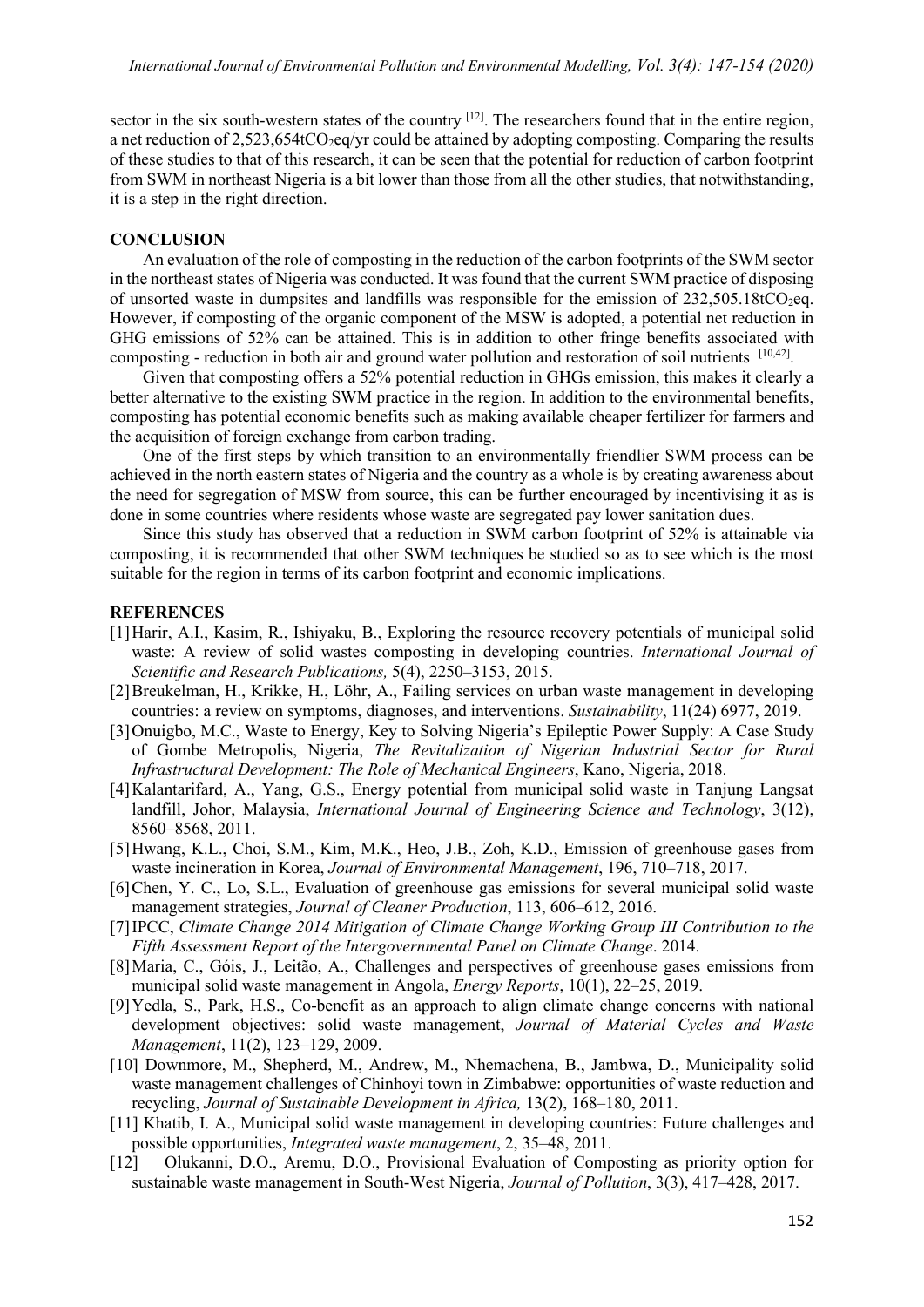- [13] Kadafa, A.A., Latifah, A.M., Abdullah, H.S., Sulaiman, W.A., A comparative assessment of the municipal solid waste management services, *Life Science Journal*, 10(7), 2013.
- [14] Tejada, M., García-Martínez, A.M., Parrado, J., Effects of a vermicompost composted with beet vinasse on soil properties, soil losses and soil restoration, *Catena*, 77(3), 238–247, 2009.
- [15] Srivastav, A.L., Chemical fertilizers and pesticides: Role in groundwater contamination, in *Agrochemicals Detection, Treatment and Remediation*, Elsevier, 2020, pp. 143–15.
- [16] Uddin, M.S., Kurosawa, K., Effect of chemical nitrogen fertilizer application on the release of arsenic from sediment to groundwater in Bangladesh, *Procedia Environ. Sci.*, 4, 294–302, 2011.
- [17] Downie, R., Growing the agriculture sector in Nigeria, *A Report of the CSIS Global Food Security Project Centre for Strategic and International Studies*, Washington, DC, 2017.
- [18] Imaenyin, N.I., Agriculture in Nigeria: identifying opportunities for increased commencialization and investment, *Вестник евразийской науки*, 7(1), 1-26, 2015.
- [19] Salako, K.A., Depth to basement determination using Source Parameter Imaging (SPI) of aeromagnetic data: An application to upper Benue Trough and Borno Basin, Northeast, Nigeria, *Academic Research International*, 5(3), 74–86, 2014.
- [20] Isikwue, M. O., Chikezie, A., Quality assessment of various sachet water brands marketed in Bauchi metropolis of Nigeria, *International Journal of Advanced Engineering Technology*, 6(6) 2489–2495, 2014.
- [21] Onogwu, G.O., Audu, I.A., Igbodor, F. O., Factors influencing agricultural productivity of smallholder farmers in Taraba State, Nigeria, *International Journal of Agriculture Innovations and Research*, 6(1), 114–118, 2017.
- [22] National Bureau of Statistics, "Population," 2020. [Online]. Available: https://nigerianstat.gov.ng/elibrary?queries[search]=population. [Accessed: 01-Jul-2020].
- [23] Mshelia, R.B., Evaluation of Greenhouse gas emissions from solid waste management practices in state capitals of North Eastern Nigeria," *Journal of Engineering Studies and Research*, 26(4), 32- 40 2020.
- [24] Jones, A.N., Alkali, A.N., Evaluating municipal solid waste generation rate and its composition between high and low-income groups in Maiduguri, *American Journal of Engineering Research*, 8(1), 133–136, 2019.
- [25] Abba, A.H., Inventory of environmental impacts of municipal solid waste in Yola dumpsites using life cycle analysis, *Nigerian Journal of Engineering, Science and Technological Research*, 5(1) 64–75, 2019.
- [26] Ogunjuyigbe, A.S.O., Ayodele, T.R., Alao, M.A., Electricity generation from municipal solid waste in some selected cities of Nigeria: An assessment of feasibility, potential and technologies, *Renewable and Sustainable Energy Reviews*, 80, 149–162, 2017.
- [27] Oumarou, M.B., Shodiya, S., Ngala, G.M., Bashir, M.A., Artificial neural network modelling of the energy content of municipal solid wastes in Northern Nigeria, *Arid Zone Journal of Engineering Technology and Environment*, 13(6), 840-847, 2017.
- [28] Harir, A.I., Kasim, R., Gana, B.A., Salihu, B.H., The factors influencing municipal solid waste generation in Bauchi Town, Nigeria, *Advanced Science Letters*, 23(9) 9081–9084, 2017.
- [29] Zarma, J.H., Assessment of solid waste disposal system in Jimeta, Adamawa State, Nigeria," *British Journal of Environmental Sciences*, 7(1), 43–52, 2018.
- [30] Oumarou, M.B., Shodiya, S., Ngala, G.M., Aviara, N., Statistical modelling of the energy content of municipal solid wastes in Northern Nigeria, *Arid Zone Journal of Engineering Technology and Environment*, 12(8), 103–109, 2016.
- [31] Tsunatu, D.Y., Tickson, T.S., Sam, K.D., Namo, J.M., Municipal solid waste as alternative source of energy generation: a case study of Jalingo Metropolis–Taraba State, *International Journal of Engineering Technology*, 5(3), 185–193, 2015.
- [32] Gentil, E., Christensen, T.H., Aoustin, E., Greenhouse gas accounting and waste management, *Waste Management Research*, 27(8) 696–706, 2009.
- [33] Mohareb, E.A., MacLean, H.L., Kennedy, C.A., Greenhouse gas emissions from waste management—assessment of quantification methods, *Journal of the Air & Waste Management Association*, 61(5), 480–493, 2011.